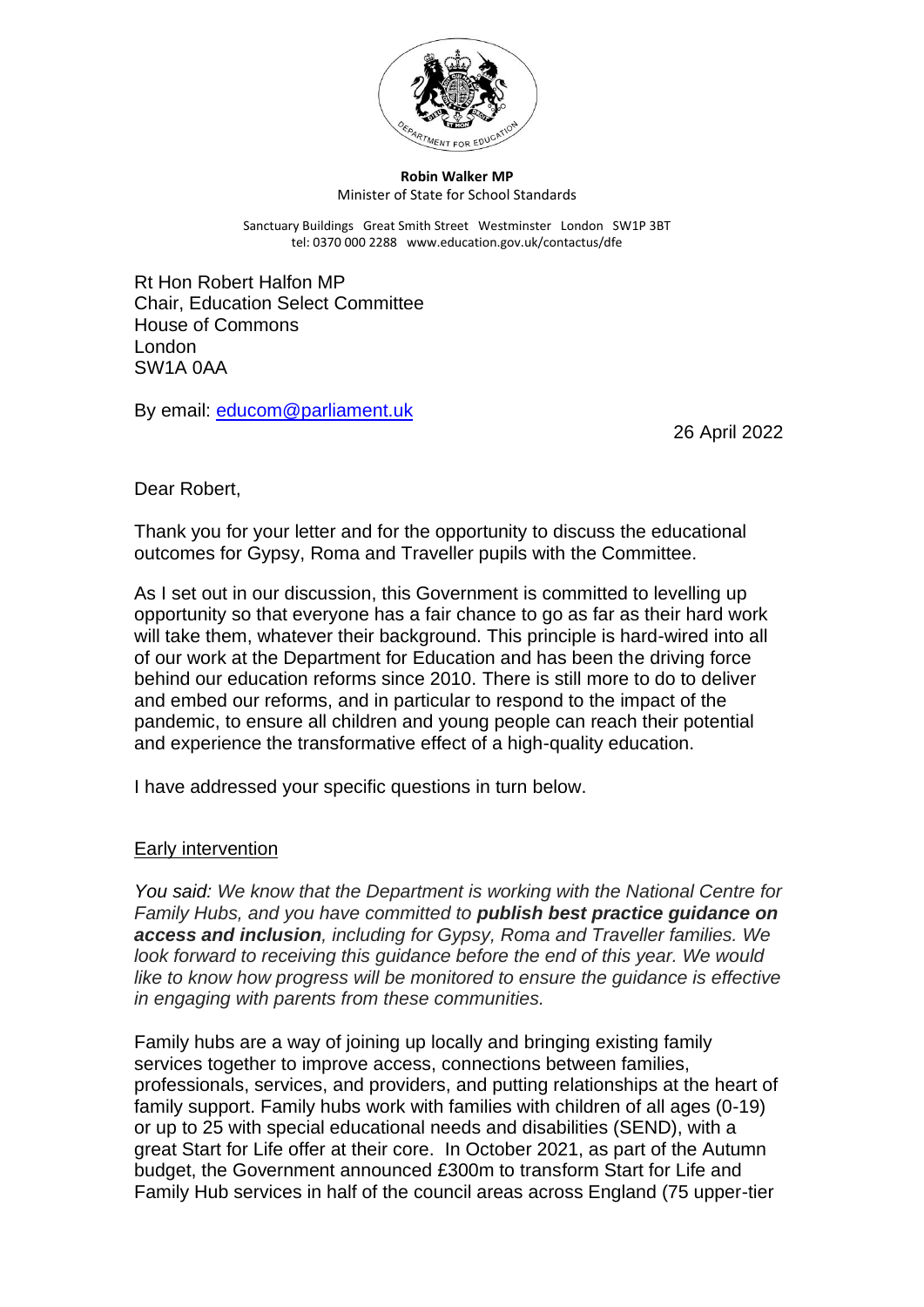### local authorities).

As I set out to the Committee, we have established a National Centre for Family Hubs, which is being run by the Anna Freud Centre. They will publish guidance on Access and Inclusion, including in relation to GRT families, later this year, as part of a suite of materials that are intended to support local authorities to ensure that their family hub models are informed by the best evidence and practice. The National Centre will keep its products and how they are used under review.

A full evaluation will look at how effectively the Family Hubs engage with parents, informed by the learning from the 75 funded local authorities.

## Parental Engagement – Adult Literacy

You said: "*We would like to receive more information on how the Government plans to allocate the available [adult education budget] funding to have a real impact upon parents from these communities with low literacy levels.* 

As you are aware, the Adult Education Budget (AEB) is £1.34bn in the 2021/22 academic year. AEB funds skills provision from pre-entry to level 3, to support eligible adults aged 19 and over to gain the skills they need for work, an apprenticeship or further learning. This includes statutory entitlements to fully funded courses in English and maths, up to and including level 2, for adult learners who have not previously attained a GCSE grade C/4 or higher.

The AEB also includes Community Learning funding which enables more flexible tailored programmes of learning, to help eligible learners engage in learning, build confidence and/or enhance their wellbeing. Providers are required to prioritise the funding of disadvantaged learners and one of the many objectives of this provision is helping parents/carers to be better equipped to support and encourage their children's learning and to learn together.

In the 2021/22 academic year, approximately 60% of the AEB is devolved to 9 Mayoral Combined Authorities (MCAs) and the Mayor of London, acting where appropriate through the Greater London Authority (GLA). These authorities are now responsible for the provision of AEB-funded adult education for their residents, including the statutory entitlements, and allocation of the AEB to providers.

The Education and Skills Funding Agency (ESFA) is responsible for the remaining AEB in non-devolved areas which is allocated to colleges, Local Authorities and training providers who have the freedom and flexibility to determine how they use their AEB to meet the needs of their communities. This could involve targeting specific communities back into learning, including Gypsy, Roma and Traveller communities.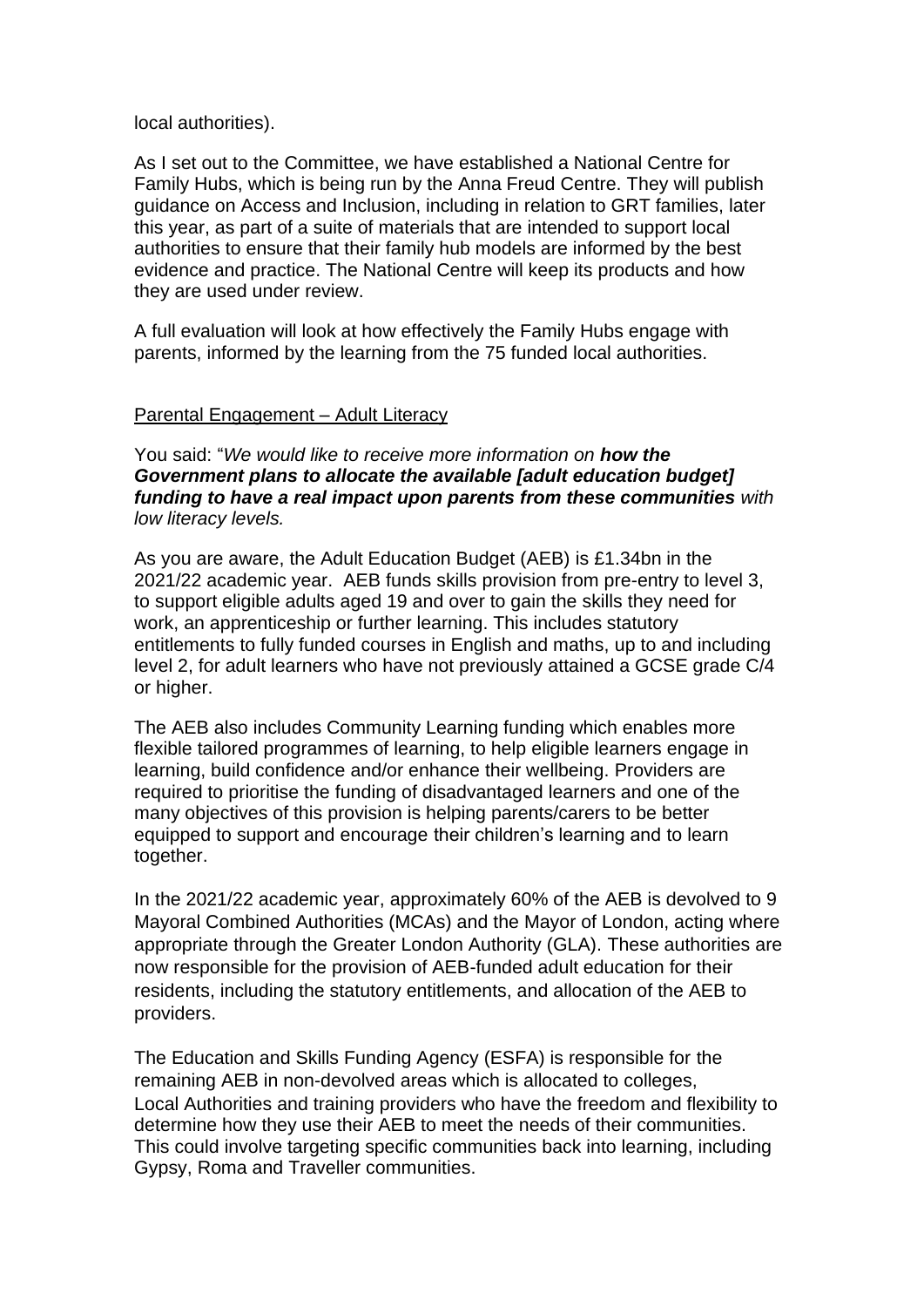It is the responsibility of providers to plan, with local partners, what is delivered locally. The rules for Community Learning provision state:

• "You must engage and work closely with a wide range of relevant partners and stakeholders in your local area to help shape your community learning offer to engage specific groups."

The Community Learning objectives also ask providers to:

- "Focus public funding on people who are disadvantaged and least likely to participate, including in rural areas and people on low incomes with low skills."
- "Commission, deliver and support learning in ways that contribute directly to these objectives, including bringing together people from backgrounds, cultures and income groups, including people who can/cannot afford to pay."

# You also asked for "*An update on how the Government plans to engage with parents from Gypsy, Roma and Traveller communities within the next six months."*

We do not design education policy to target certain groups of pupils based on ethnicity, but instead are focused on improving outcomes for all children. We know that the most significant factor affecting pupil attainment, which cuts across all ethnicities, is economic disadvantage. A great education for wealthier pupils is a great education for disadvantaged pupils, of all races and ethnicities and we will continue to push for equal access to an education of the highest standard for all pupils.

The DfE runs a GRT stakeholder group which meets termly and is the forum for the DfE to understand the concerns of the GRT community. The group is chaired by Baroness Whitaker. There are also three Vice-Chairs, and they are all Gypsy, Roma or Traveller.

# Parental Engagement – Staff role models

## You said: *"We recommend a provision of funds for schools with high Roma communities, to promote inclusion and employ Learning Support Assistants from these communities, to improve the educational attainment of Roma pupils."*

Schools are responsible for their own decisions on employment issues. We expect schools, like all employers, to give due consideration to their obligations under the Equality Act 2010 and the way their employment practices affect different sections of their communities. The following guidance is provided to schools [Guidance for employers about their responsibilities](https://www.equalityhumanrights.com/en/advice-and-guidance/guidance-employers)  [under the Equality Act 2010.](https://www.equalityhumanrights.com/en/advice-and-guidance/guidance-employers)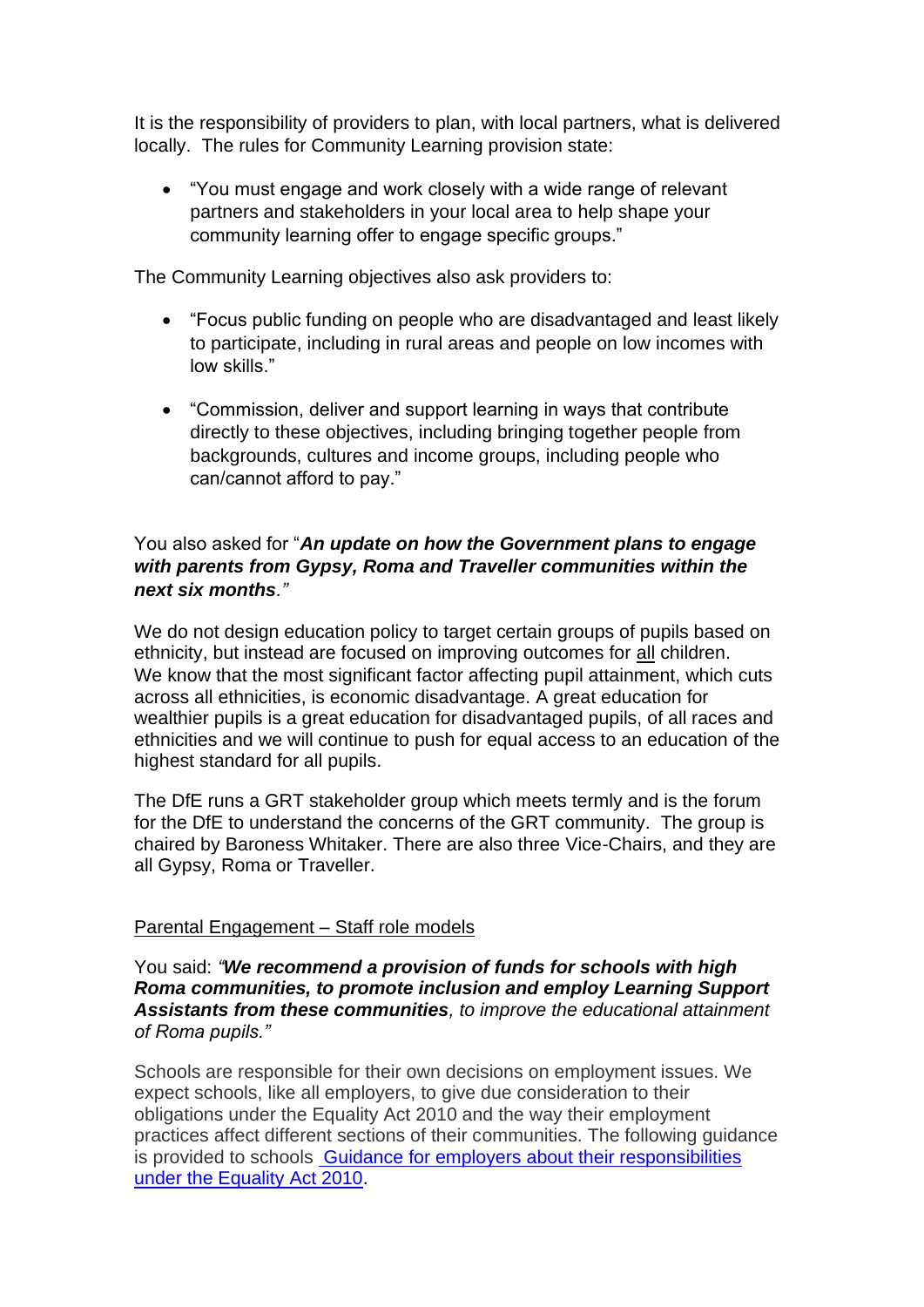The Equality Act allows employers to take 'positive action' in certain circumstances to enable or encourage under-represented groups to overcome disadvantage. This could include training or mentoring schemes aimed at such under-represented groups.

### Educational attainment – Pupil Premium

## You said: *"We would like to know how the Government plans to support schools to encourage greater uptake of pupil premium for eligible pupils from Gypsy, Roma and Traveller communities"*

We want to make sure as many eligible pupils as possible are claiming their free school meals, and hence becoming eligible for pupil premium. We are therefore making it as simple as possible for schools and local authorities to determine eligibility. To support this we: **(i)** provide an Eligibility Checking System (ECS) to make the checking process as quick and straightforward as possible for schools and local authorities **(ii)** have developed a model registration form to help schools encourage parents to sign up for free school meals; and **(iii)** provide guidance to Jobcentre Plus advisers so that they can make Universal Credit recipients aware that they may also be entitled to wider benefits, including free school meals.

We know that the most significant factor affecting pupil attainment, which cuts across all ethnicities (including GRT pupils), is economic disadvantage. This is why since 2011 we have continued to provide pupil premium funding for school leaders to tackle the challenges faced by their disadvantaged pupils (including GRT pupils), and so improve their achievement at school.

Over **40%** of GRT pupils are eligible for free school meals (and therefore Pupil Premium), more than double the percentage of all pupils. Pupil Premium funding can be used for the benefit of any pupils that schools consider in need of support.

#### Educational attainment – Attendance

You said: *"The Committee welcomes the Department's recent announcements to reduce persistent and severe absences within schools and would like an update on how the measures are improving absences, including for Gypsy Roma and Traveller pupils, by the end of this year"*

As previously described, we have a **comprehensive attendance strategy** that has been implemented since the beginning of this academic year for all pupils to ensure that absence is minimised. We are continuing to closely monitor absence levels and trends.

**The Secretary of State has established an alliance of national leaders** from education, children's social care and allied services to work together to raise school attendance and reduce persistent absence. The Attendance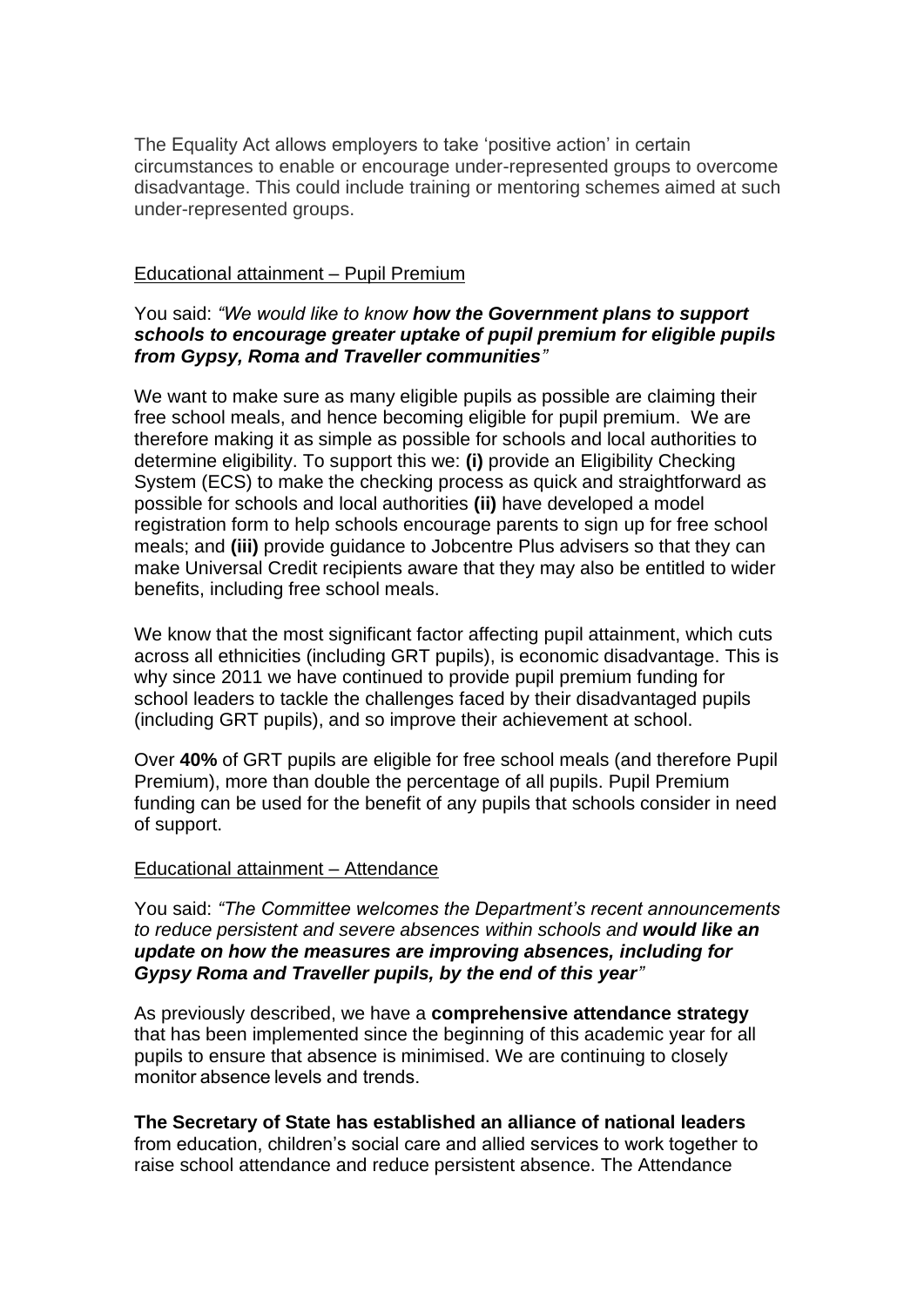Action Alliance has pledged to take a range of actions to remove barriers preventing children attending school.

Officials have engaged with GRT stakeholders when they were developing our recent consultation. We will do so again as we develop the planned revisions to school attendance guidance.

We will provide an update about our initiatives to improve pupil attendance in due course. We will also continue to collect and publish pupil absence data on a regular basis.

#### Educational attainment – Careers guidance

You said: *"We recommend schools should provide targeted career guidance for these communities, to better inform them of the career opportunities available through engagement with education"*

Schools are expected to develop and improve their careers provision for young people in line with the world-class Gatsby Benchmarks, including benchmark 3 which focuses on addressing the individual needs of each pupil.

The careers statutory guidance is structured around how to meet the benchmarks for all young people. Careers leaders should work closely with the relevant teachers and professionals in their school or college, including the Special Educational Needs Coordinator and inclusion teams, and the careers adviser, to identify the guidance needs of all pupils and put in place personalised support and a transition plan. Schools should recognise the opportunity to improve social mobility by identifying any barriers the pupils may have and identify the support needed to maximise their life chances. By helping pupils and their families to understand the full range of relevant education, training and employment opportunities, such as traineeships and apprenticeships, supported internships or routes into higher education progression it will enable them to consider the widest possible range of careers.

The Careers & Enterprise Company (CEC) runs a Community of Practice focused on inclusion. Schools, colleges and training providers work together to support each other in their local community to work with pupils from disadvantaged groups through the sharing of good practice and the development of resources. The CEC has run pilots with the Gypsy, Roma and Traveller community to **develop resources and test new approaches to broaden aspirations and raise awareness of pathways into training and work**. The evaluation of the pilots was delayed due to Covid 19 but we would like to build on the results of the pilots and explore the potential for expanding some of this targeted support.

A high proportion of participants (62%) in the Gypsy, Roma and Traveller focused projects also had SEND.

The objectives for these pilots were: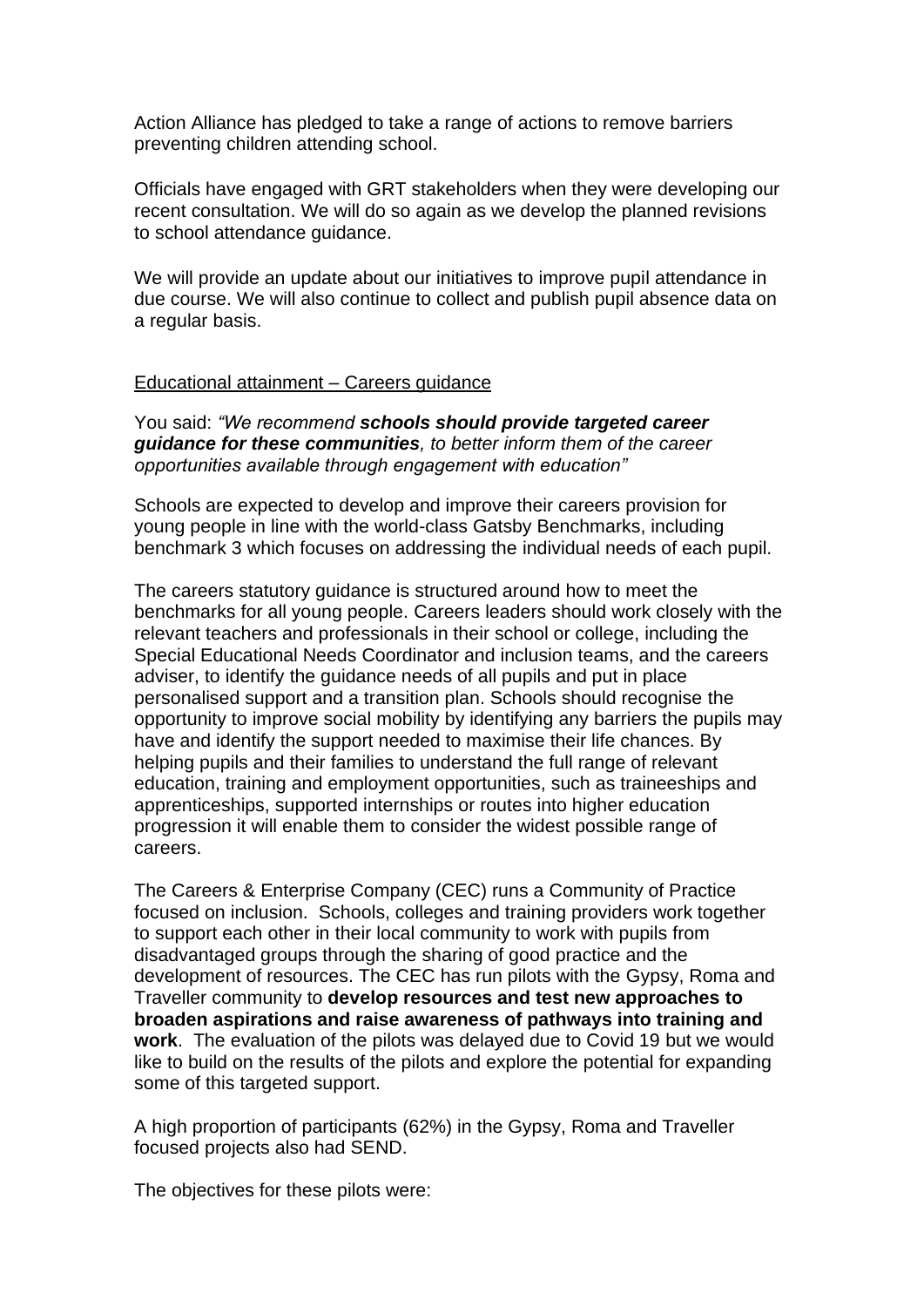- 1. Raised careers aspirations
- 2. Increased confidence / self- efficacy
- 3. Better knowledge of potential careers, pathways and sources of IAG
- 4. Motivation to do well in education/see value to career path
- 5. Individual career plan / Clear idea of next steps
- 6. Feeling empowered to make choices for learning and employment

To increase the numbers of young people from ethnic minorities in apprenticeships, the DfE is, since November 2021, working with DWP and partner bodies and employers on a major communications campaign 'Get the Jump: Skills for Life'. This campaign will engage directly with young people across the country to promote apprenticeships, using a range of mechanisms to attract more ethnic minority starts. The campaign will include events in schools with strong minority representation, relatable role models, employer testimonies, and data on potential earnings and career progression. It will also explore the impact of factors that influence a young persons' career choices.

### Identifying incidents of bullying and racism

You said: *"You spoke of recent funding on anti-bullying activities and specific work targeted towards Gypsy, Roma and Traveller communities. We would be grateful if you could update the Committee on this specific work and when it will be implemented to support these communities."*

The Government is committed to supporting schools to prevent and tackle all forms of bullying in order to comply with its obligations under the PSED. Different groups within society have different needs. The underlying principle is that schools are best placed to drive their own improvements, based on their individual needs and circumstances. The government does not set out a particular approach to bullying that schools should follow.

The Department's current advice is that schools should develop their own approaches for monitoring bullying and exercise their own judgement as to what will work best for their pupils.

The issue of how schools respond to, and take steps to eliminate, instances of bullying is an important part of Ofsted's school inspections, as set out in its school inspection handbook. All Ofsted's inspectors receive training on inspecting this matter, and they will expect that in a school with good behaviour and attitudes, leaders, staff and pupils create a positive environment in which bullying is not tolerated. If bullying, aggression, discrimination and derogatory language occur, inspectors will expect that to be dealt with quickly and effectively so that it is not allowed to spread.

The Department is providing over £2 million funding from August 2021 to March 2023 to five anti-bullying organisations to support schools in their efforts to tackle bullying. The organisations are the Anti-Bullying Alliance, the Anne Frank Trust, the Diana Award, EqualiTeach and Diversity Role Models. Schools and colleges are able to contact the organisations directly to request this support.

In terms of specific anti-bullying work targeted at Gypsy, Roma and Traveller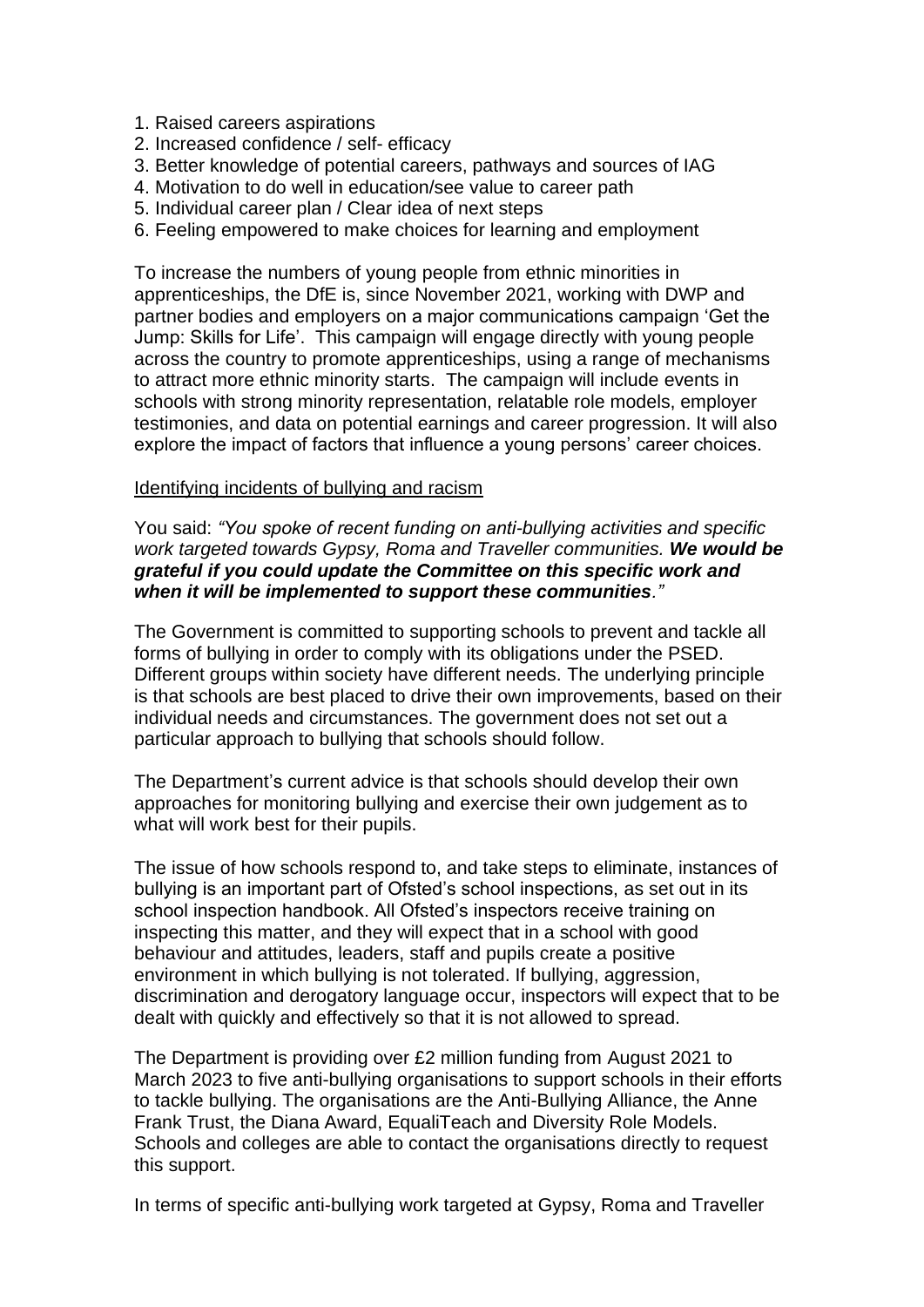communities, the Anti-Bullying Alliance's 'United Against Bullying' (UAB) programme provides training and resources which specifically cover bullying of GRT children. The programme is already underway: it is funded for three years (2021-2024) and the first phase of the programme is running from November 2021 - July 2022.

#### Commission on Race and Ethnic Disparities

Our response to the Commission on Race and Ethnic Disparities, 'Inclusive Britain'. sets out a ground-breaking action plan to tackle negative disparities, promote unity and build a fairer Britain for all.

It is guided by well-established evidence, informed by the findings of the independent Commission on Race and Ethnic Disparities, and built on three overarching aims: Trust and fairness, opportunity and agency, and inclusion.

For all children to reach their potential they need an ambitious, knowledge-rich curriculum, taught by great teachers in schools with high expectations and good pupil behaviour. That is why we will continue to press ahead with helping all children from all backgrounds and ethnicities receive a great education by attending a great school.

We will improve the reporting of data on ethnicity to make it more transparent and granular, including stopping the use of unhelpful categorisations such as BAME.

We will carry out analysis and research to better understand patterns of attainment amongst ethnic minorities and how the best MATs are reducing these differences to deliver great results for all their pupils.

#### **Exclusions**

You said: *"When giving evidence to the Committee, you emphasised that schools should follow the statutory guidance to consider what extra support might be needed to identify and address the needs of children from groups with protected characteristics. Despite the statutory guidance, exclusion rates are higher amongst the Gypsy, Roma and Traveller communities and we want to know how this issue is being tackled by the Government."*

As you heard, schools have a statutory duty not to discriminate against pupils based on protected characteristics, such as disability or race. Schools should give particular consideration to the fair treatment of pupils from groups who are vulnerable to permanent exclusion.

On 3 February we launched an 8-week public consultation on the revised non statutory Behaviour in Schools guidance and the statutory Suspension and Permanent Exclusion guidance and associated regulations. These will equip headteachers to create calm, orderly, safe, and supportive school environments where all pupils can thrive and reach their potential in safety and dignity and where exclusions are only ever used lawfully, and when absolutely necessary as a last resort. The consultation closed on the 31 March 2022.